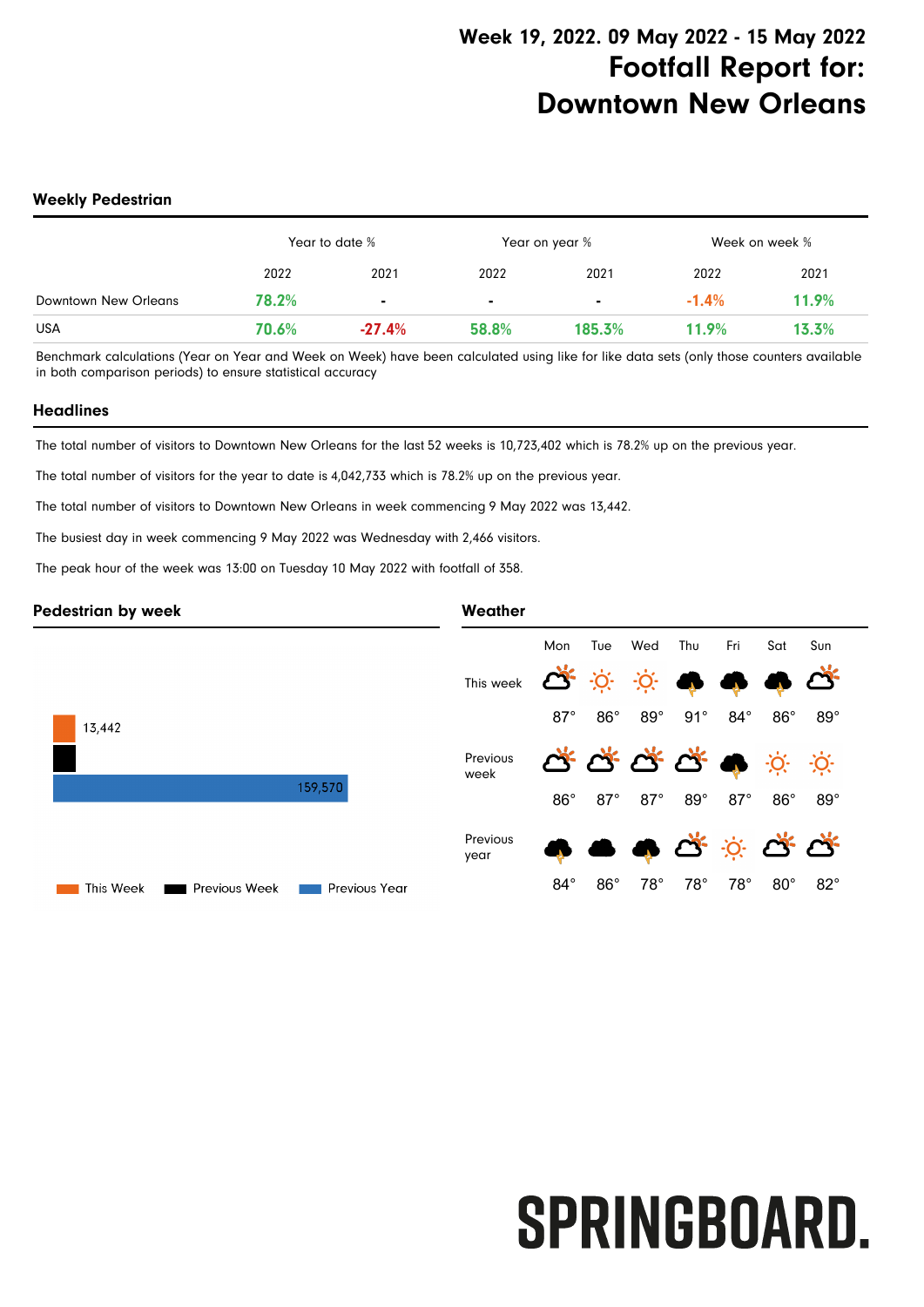# **Pedestrian by day**



# **Pedestrian by hour**



11:00pm  $0:00$ am  $2:00$ am  $4:00$ am 8:00am 10:00am 12:00pm 2:00pm 4:00pm 6:00pm 8:00pm 10:00pm  $6:00$ am



# **Pedestrian by week**